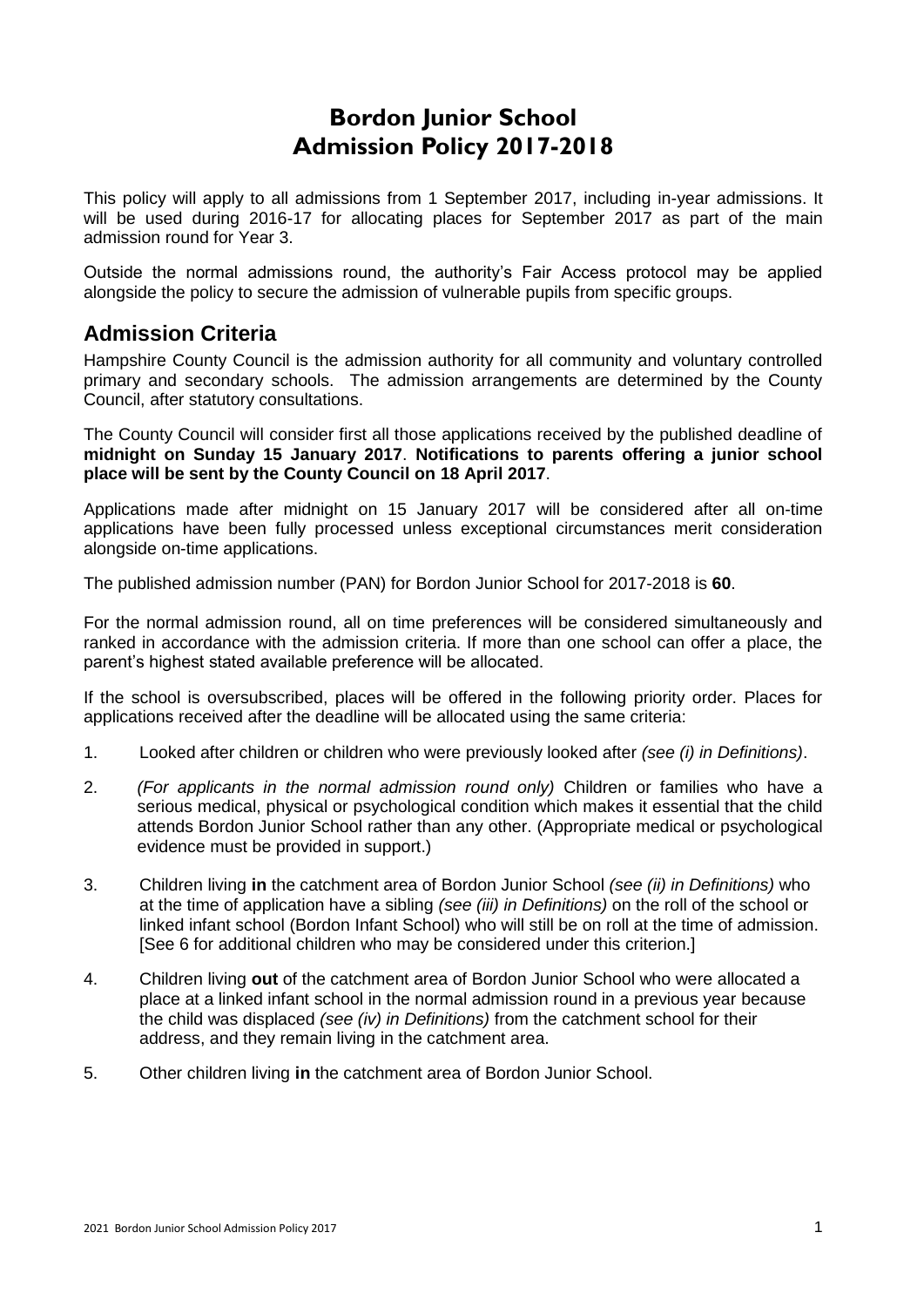- 6. Children living **out** of the catchment area of Bordon Junior School who at the time of application have a sibling *(see (iii) in Definitions)* on the roll of the school or linked infant school who will still be on roll at the time of admission. [Where a sibling was allocated a place at the school or linked infant school in the normal admission round in a previous year because the child was displaced *(see (iv) in Definitions)* from the catchment school for their address, the application will be considered under 3, above, subject to the siblings still living in the catchment area. In future normal admissions rounds a younger sibling will be considered to have been displaced where they were allocated a place at the school or linked infant school under this criterion as a consequence of their elder sibling's displacement and they remain living in the catchment area].
- 7. Children living **out** of the catchment area of Bordon Junior School who at the time of application are on the roll of Bordon Infant School.
- 8. Children of staff *(see (v) in Definitions)* living **out** of the catchment area of Bordon Junior School who have, (1) been employed at the school for two or more years at the time at which the application for admission to the school is made, or (2) have been recruited to fill a vacant post for which there is a demonstrable skill shortage.
- 9. Other children living **out** of the catchment area of Bordon Junior School.

# **Definitions**

(i) This criterion provides priority for children who are (a) in the care of a local authority, or (b) being provided with accommodation by a local authority in the exercise of their social services functions (see the definition in section 22(1) of the Children Act 1989). It can also be used for children who were previously looked after but immediately after being looked after became subject to an adoption order, child arrangements order, or special guardianship order. An adoption order is an order under section 46 of the Adoption and Children Act 2002 or section 12 of the Adoption Act 1976. Child arrangements orders are defined in section 8 of the Children Act 1989, as amended by section 12 of the Children and Families Act 2014. Child arrangements orders replace residence orders and any residence order in force prior to 22 April 2014 is deemed to be a child arrangements order. Section 14A of the Children Act 1989 defines a 'special guardianship order' as an order appointing one or more individuals to be a child's special guardian (or special quardians).

(ii) The child's permanent residence is where they live, normally including weekends and during school holidays as well as during the week, and should be used for the application. The permanent address of children who spend part of their week with one parent and part with the other, at different addresses, will be the address at which they spend most of their time.

(iii) 'Sibling' refers to brother or sister, half brother or half sister, adoptive brother or adoptive sister, foster brother or sister, step brother or step sister living as one family unit at the same address. It will also be applied to situations where a full, half or adopted brother or sister are living at separate addresses. Criteria 3 and 6 include children who at the time of application have a sibling for whom the offer of a place at the preferred school has been accepted, even if the sibling is not yet attending.

(iv) 'Displaced' refers to a child who was refused a place at the catchment school in the normal admissions round having named it in the application and was not offered a higher named preference school.

(v) 'Staff' includes all those on the payroll of the school. 'Children of staff' refers to situations where the staff member is the natural parent, the legal guardian or a resident step parent.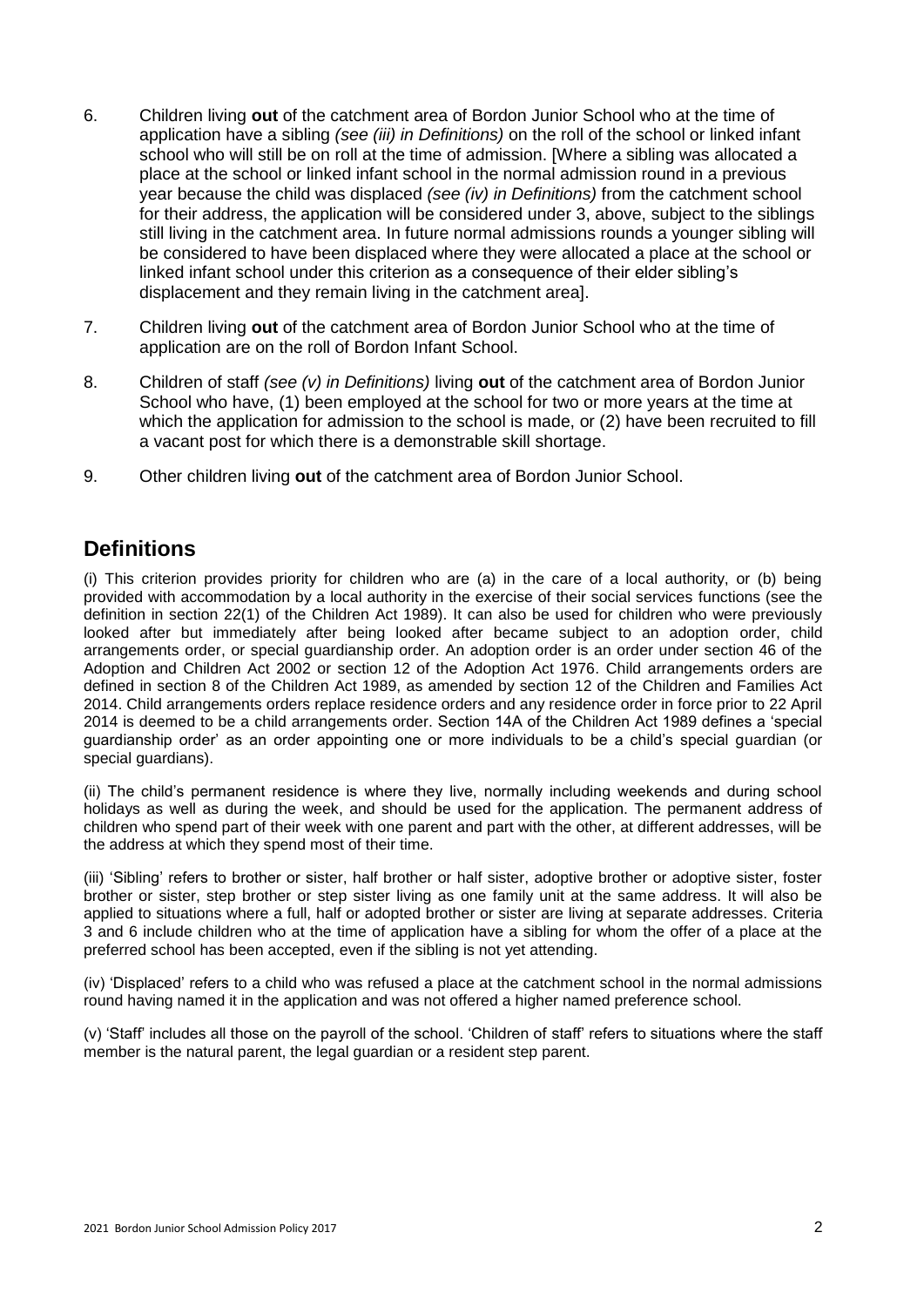# **Tie-breaker**

If the school is oversubscribed from within any of the above categories, straight line distance will be used to prioritise applications; applicants living nearer the school have priority. Distances will be measured from the Ordnance Survey home address point to the school reception using Hampshire County Council's Geographic Information Systems (GIS). Distances to multiple dwellings will give priority to the ground floor over the first floor and so on. On individual floors, distances will be measured to the stairs leading to the communal entrance. Where two or more applicants are equidistant, random allocation will be used to allocate the place. An explanation of the random allocation procedure is available on the County website.

# **Additional Information**

## **1. Pupils with a statement of special educational needs or an EHCP**

The governors will admit any pupil whose final statement of special educational needs or Education, Health & Care Plan (EHCP) names the school. Where possible such children will be admitted within the PAN.

# **2. Multiple births**

Where a twin or child from a multiple birth is admitted to a school under this policy then any further twin or child of the same multiple birth will be admitted, if the parents so wish, even though this may raise the number in the year group above the school's PAN.

## **3. In-Year Fair Access placements by the local authority**

The local authority must ensure that all pupils are placed in schools as quickly as possible. It may therefore sometimes be necessary for a pupil to be placed by the local authority, or a local placement panel acting on behalf of the authority, in a particular school even if there is a waiting list for admission. Such placements will be made in accordance with the provisions of the local authority's In-Year Fair Access Protocol. The Protocol is based on legislation and government guidance.

## **4. School Closures**

In the event of a school closure, pupils from the closing school may be given priority for any school nominated as the receiving school. Specific arrangements will be determined by the Local Authority in accordance with the School Admissions Code and will be published at the time for the specific schools affected.

## **5. Waiting lists**

When all available places have been allocated, waiting lists will be operated by schools on behalf of the local authority. Any places that become available will be allocated according to the criteria of the admission policy with no account being taken of the length of time on the waiting list or any priority order expressed as part of the main admission round. Fair Access admissions and school closure arrangements will take priority over the waiting list.

The waiting list will be reviewed and revised –

- each time a child is added to, or removed from, the waiting list;
- when a child's changed circumstances affect their priority;

At the time of receiving an application decision from the County Council or a school, parents will be advised of the process for adding their child's name to a school's waiting list. Parents may keep their child's name on the waiting list of as many schools as they wish.

The waiting list will be maintained until 31 August 2018, at which point all names will be removed. Should parents wish their child to be considered for a place at the school in the following school